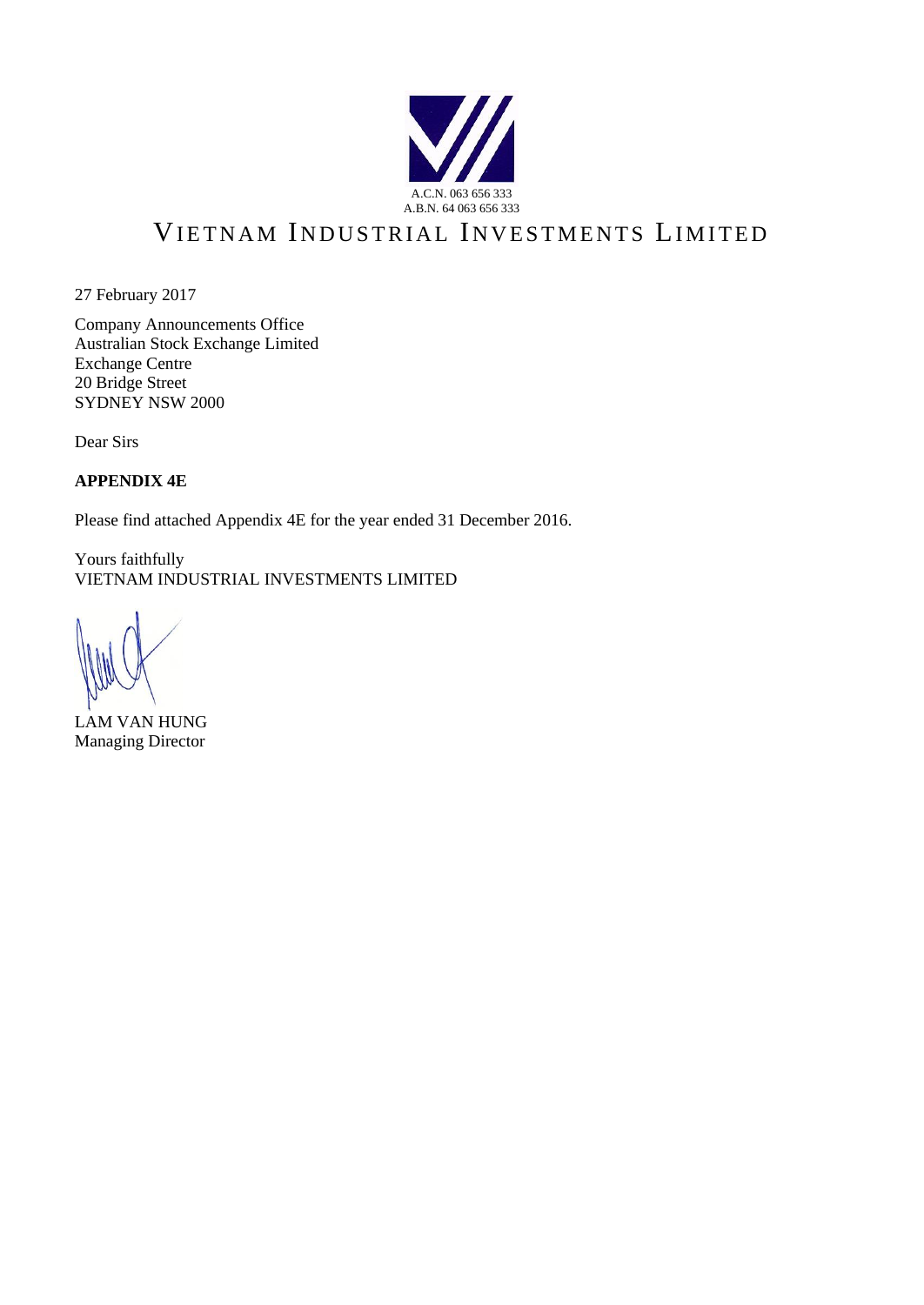### **(Corresponding year: 31 December 2015)**

**Results for announcement to the market**

|                                                           | 2016    | 2015            | Movement       |       |
|-----------------------------------------------------------|---------|-----------------|----------------|-------|
|                                                           |         |                 |                |       |
|                                                           |         |                 | Amount         | $\%$  |
|                                                           | \$2000  | $$^{\prime}000$ | $$^{\circ}000$ |       |
| Revenues from ordinary activities                         | 318,120 | 357,497         | (39, 377)      | (12%) |
| Profit from ordinary activities after tax attributable to |         |                 |                |       |
| members                                                   | 8,614   | 9,868           | (1,254)        | (13%) |
| Net profit for the period attributable to members         | 8,614   | 9,868           | (1,254)        | (13%) |

#### **Dividend Distribution**

On 2 September 2016, the Board declared dividend of 3 (three) Australian cents per ordinary share (fully unfranked) which was paid and dispatched on 16 September 2016 (2015: Nil). The entire dividend was 100% conduit foreign income.

The Directors have not declared or paid dividends at the end of the year (2015: Nil).

|           |                                                                    | 2016<br>\$2000                        | 2015<br>$$^{\circ}000$ |
|-----------|--------------------------------------------------------------------|---------------------------------------|------------------------|
|           | Declared and paid during the year                                  |                                       |                        |
|           | Interim unfranked dividend for 2016: 3 cents per share (2015: NIL) | 4,268                                 |                        |
|           | Attached are the following:                                        |                                       |                        |
| $\bullet$ | Commentaries for the net results for the year attributable         | Revenues and expenses                 |                        |
|           | to members                                                         | Trade and other receivables           |                        |
| ٠         | <b>Statement of Financial Position</b>                             | Advances to suppliers                 |                        |
| $\bullet$ | Statement of Comprehensive Income                                  | Inventories                           |                        |
| $\bullet$ | <b>Statement of Changes in Equity</b>                              | Other current assets                  |                        |
| $\bullet$ | <b>Statement of Cash Flows</b>                                     | Other receivable                      |                        |
| $\bullet$ | Segment information                                                | Property, plant and equipment         |                        |
| ٠         | Retained earnings                                                  | Trade and other payables              |                        |
| ٠         | Earnings per share                                                 | Interest-bearing loans and borrowings |                        |
| ٠         | Cash and cash equivalents                                          |                                       |                        |

|                                          |                       | <b>Previous Corresponding</b> |
|------------------------------------------|-----------------------|-------------------------------|
| <b>NTA Backing</b>                       | <b>Current Period</b> | Period                        |
| Net tangible asset per ordinary security | 36.51 cents per share | 34.28 cents per share         |

There had been no entities which control had been gained/lost during the year.

The applicable accounting standards used by the consolidated entity are Australian Accounting Standards issued by the Australian Accounting Standards Board.

The Financial Report for the year ended 31 December 2016 is in the process of being audited.

LAM VAN HUNG Managing Director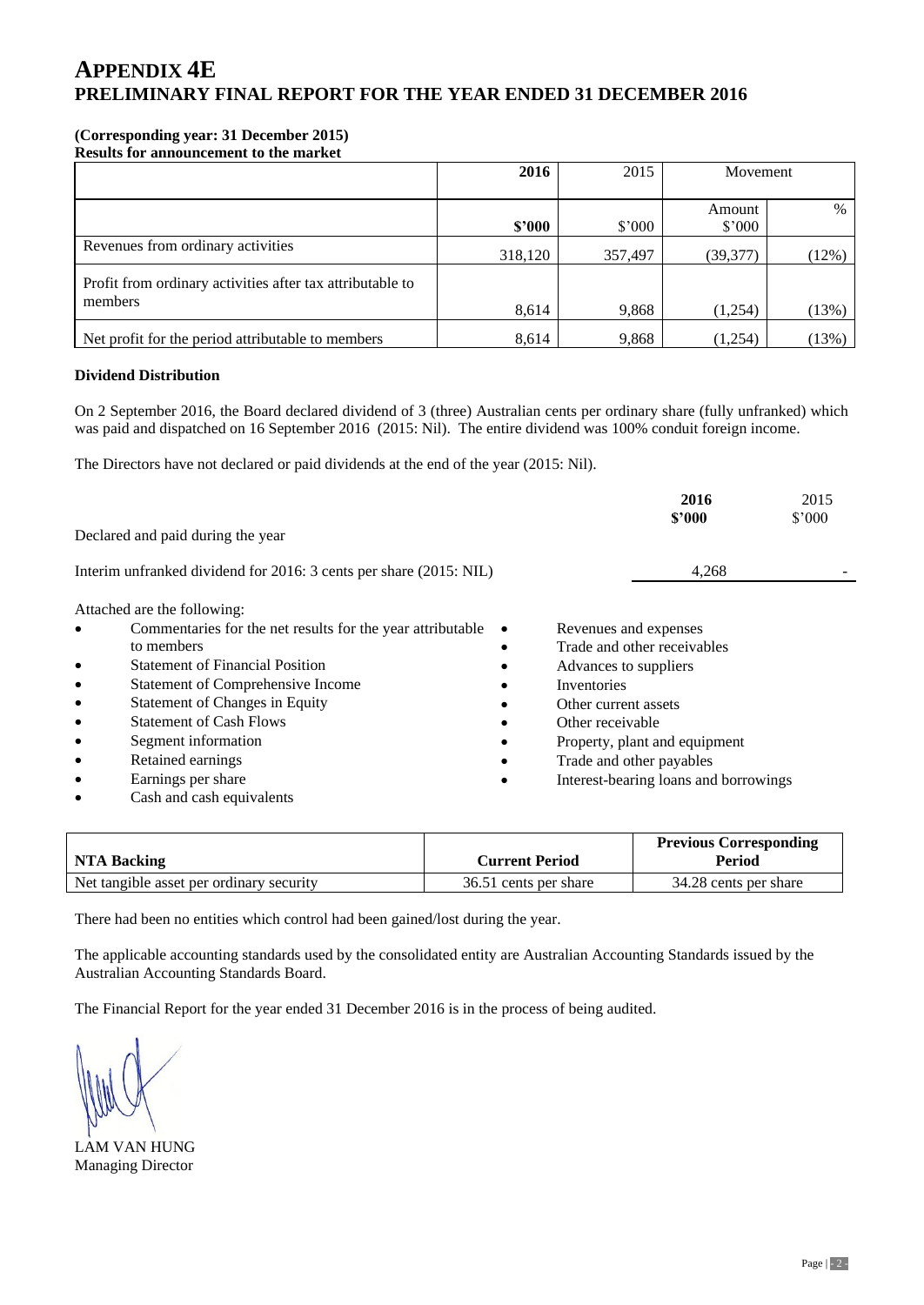The directors submit the Appendix 4E of Vietnam Industrial Investments Limited ("VII", "Company", "consolidated entity" or "Group") for the year ended 31 December 2016.

#### **OPERATIONAL AND FINANCIAL REVIEW**

This operational and financial review reports on the period under review for the Company and its businesses in Vietnam, Steel Making Division: Vinausteel Limited ("Vinausteel"), and SSESTEEL Ltd ("SSESTEEL"), and Steel Products Division: Austnam Joint Stock Corporation ("Austnam"), Total Building Systems Limited ("TBS"); and VRC Weldmesh (Vietnam) Ltd ("VRC").

#### *Net Profit for the year*

The total comprehensive income for the year was \$11.406 million (2015: \$14.897 million). The total comprehensive income for the year consisted of: 1) net profit for the year of \$11.421 million (2015: \$12.163 million), and 2) Foreign currency translation loss of \$0.015 million (2015: gain of \$2.734 million).

For the year ended 31 December 2016, the Group net profit after tax attributable to members was \$8.614 million (2015: \$9.868 million) on revenues of \$318.120 million (2015: \$357.497 million).

The Steel Making Division reported a net profit after tax attributable to members of \$9.718 million (VND161.499 billion) on revenues of \$307.404 million (VND5.113 trillion) (2015: net profit after tax attributable to members of \$10.317 million (VND169.118 billion) on revenues of \$347.662 million (VND5.699 trillion)). In 2016, SSESTEEL reported a net profit after tax of \$3.481 million (2015: \$5.142 million). Whilst, the Group's share in Vinausteel earned a net profit of \$6.237 million (2015: \$5.175 million). The main contributor to the decline in net profit is the decreased average gross profit margin of the Steel Making Division. The average gross profit margin of this division decreased from 10.4% to 9.8%. During the year, this division's sale of goods declined due to the drop in average selling prices due to tight competition and general decrease in the raw material costs.

The corporate net loss after tax was \$1.346 million (2015: \$0.702 million).

The Group's Steel Products Division reported a net profit after tax attributable to members of \$0.242 million (2015: \$0.253 million).

#### *Foreign currency translation*

For the year ended 31 December 2016, the foreign currency translation was a loss of \$0.015 million (2015: a gain of \$2.734 million). In 2016, the Vietnam Dong appreciated slightly against the Australian dollar. The average VND/AUD exchange rate in 2016 was VND16,632, a 1% increase from the average VND/AUD exchange rate of VND16,391 in 2015. The VND/AUD spot rate at 31 December 2016 was VND16,473 (31 December 2015: VND/AUD spot rate of VND16,411). The Australian dollar depreciated against the US dollar in 2016. The Australian dollar spot rate at 31 December 2016 of US\$0.7236/A\$1 was weaker than 31 December 2015 spot rate of US\$0.7306/A\$1.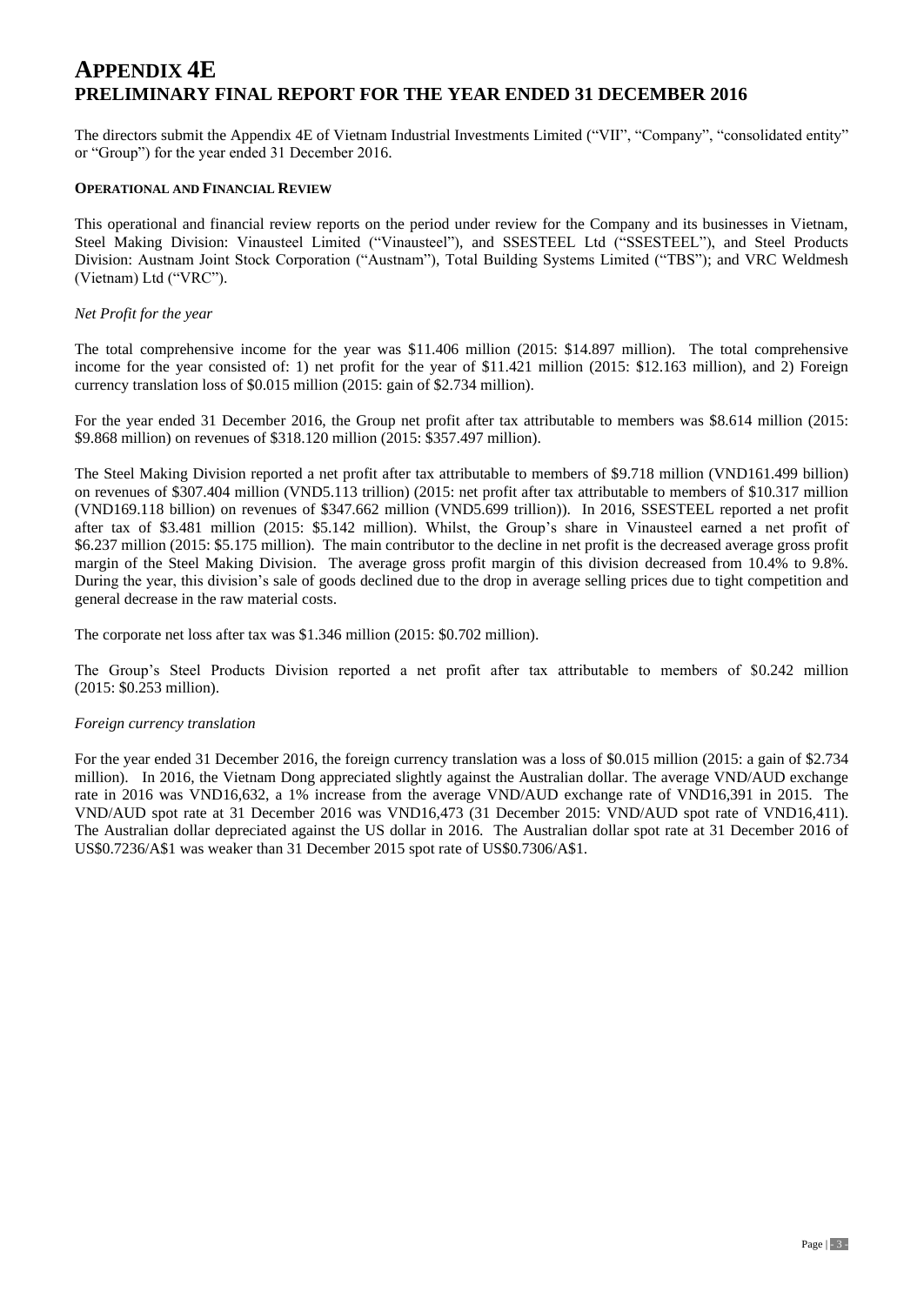#### **CASH FLOWS**

At 31 December 2016, cash and cash equivalents was \$76.762 million. There was net increase in cash and cash equivalents during the year of \$13.730 million mainly due to the following:

|                                                          | \$3000    |
|----------------------------------------------------------|-----------|
| Increase in net cash flows from operating activities (a) | 5,289     |
| Decrease in net cash flows from investing activities (b) | (13, 434) |
| Increase in net cash flows from financing activities (c) | 21,770    |
| Net foreign exchange differences                         | 105       |
| Net Increase                                             | 13.730    |

Notes:

- (a) Net cash inflows from operating activities were mainly due to the receipts from customers of \$347.052 million and payment to suppliers and employees of \$337.737 million.
- (b) Net cash outflows from investing activities were due to the funding of term deposits and the acquisition of plant, property and equipment.
- (c) Net cash inflows from financing activities were mainly due to net proceeds of bank borrowings of \$28.202 million, dividend payment to shareholders of \$4.164 million and dividend payment to non-controlling interests of \$2.268 million.

#### **SUBSEQUENT EVENTS AFTER BALANCE DATE**

The Company announced the appointment of a new director, Mr Michael Mann, on 19 January 2017.

At this date of the Appendix 4E, other than the above, there has been no matter or circumstance that has arisen since the end of the year that has significantly affected, or may significantly affect, the operations of the consolidated entity, the results of those operations, or the state of affairs of the consolidated entity in future financial years.

#### **LIKELY DEVELOPMENTS**

The consolidated entity expects to continue with the commercial production of rebar and wire rod from VII's rolling mills at Vinausteel and SSESTEEL, roofing and wall cladding at Austnam's factory in Hanoi, and the provision of engineering and project management services by TBS. The scaled down operations of VRC will not be material.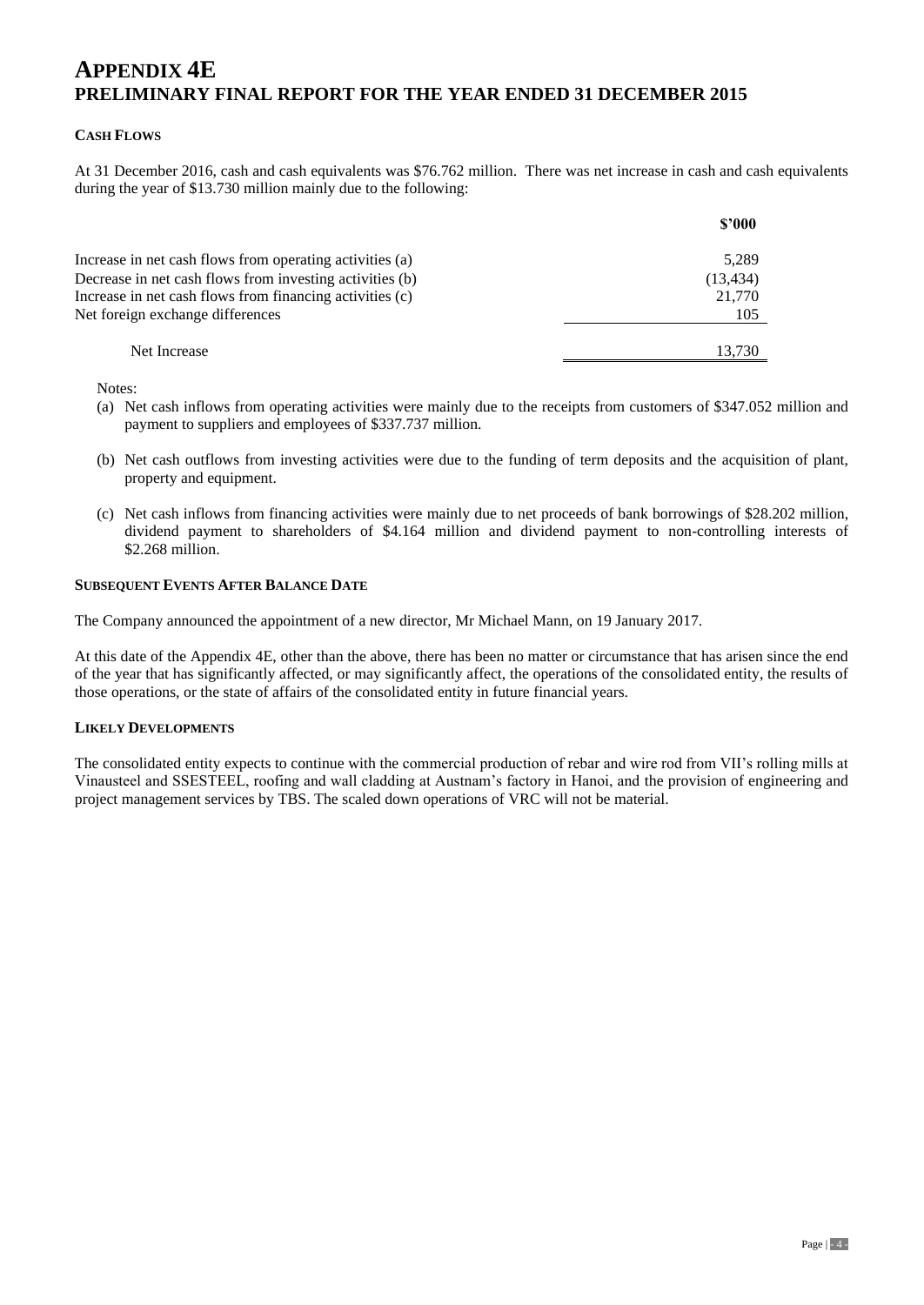#### **CONSOLIDATED STATEMENT OF FINANCIAL POSITION AS AT 31 DECEMBER 2016**

 **Notes 2016 \$'000** 2015 \$'000 **ASSETS Current Assets** Cash and cash equivalents **63,032** 63,032 Trade and other receivables 6 9,399 10,797 Advances to suppliers 2,669 Inventories  $\begin{array}{cccccccccc} 8 & 46,777 & 42,380 \end{array}$ Financial assets – at fair value through profit or loss 9 9 9 9 9 9 9 9 9 9 9 185 Other current assets **Total Current Assets** 152,927 119,072 **Non-current Assets** Other receivable 10 10,935 10,977 Property, plant and equipment 11 12,846 8,390 Other non-current assets 418 464 Deferred tax assets 27 Intangible assets and goodwill a set of the set of the set of the set of the set of the set of the set of the set of the set of the set of the set of the set of the set of the set of the set of the set of the set of the se **Total Non-current Assets** 25,441 19,944 **TOTAL ASSETS** 178,368 139,016 **LIABILITIES Current Liabilities** Trade and other payables 12 25,692 17,662 Advances from customers 2,907 4,299 Income tax provision  $2.412 \t 2.869$ Interest-bearing loans and borrowings 13 86,868 58,614 Provisions 939 892 **Total Current Liabilities** 118,818 84,336 **TOTAL LIABILITIES** 84,336 **NET ASSETS** 59,550 54,680 **EQUITY Equity attributable to equity holders of parent** Contributed equity 27,819 27,819 27,819 Reserves (4,909)  $(4,869)$ Retained earnings 2 30,283 25,937 **Parent interests** 48,887 **Non-controlling interests** 6,357 5,793 **TOTAL EQUITY** 59,550 54,680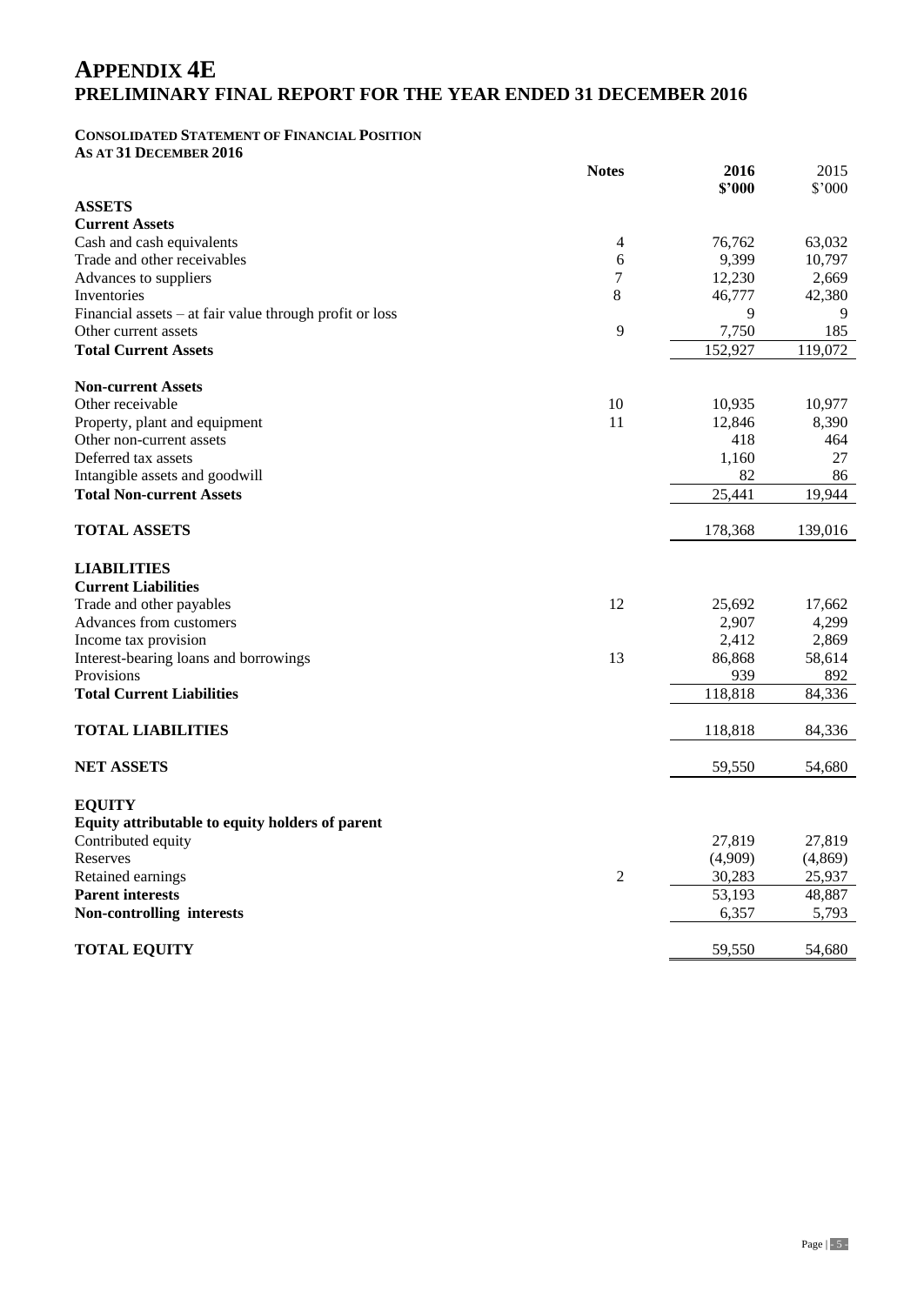#### **CONSOLIDATED STATEMENT OF COMPREHENSIVE INCOME FOR THE YEAR ENDED 31 DECEMBER 2016**

|                                                                                      | <b>Notes</b> | 2016       | 2015           |
|--------------------------------------------------------------------------------------|--------------|------------|----------------|
|                                                                                      |              | \$2000     | $$^{\circ}000$ |
| <b>Continuing operations</b><br>Sale of goods                                        |              | 312,648    | 352,167        |
| Contract revenue                                                                     |              | 2,329      | 3,770          |
| Other revenue                                                                        | 5            | 3,143      | 1,560          |
|                                                                                      |              |            |                |
| <b>Revenue</b>                                                                       |              | 318,120    | 357,497        |
| Cost of sales                                                                        | 5            | (282, 901) | (318, 229)     |
|                                                                                      |              |            |                |
| <b>Gross profit</b>                                                                  |              | 35,219     | 39,268         |
|                                                                                      |              |            |                |
| Other income                                                                         | 5            | 571        | 702            |
| Selling expenses                                                                     | 5            | (6,920)    | (8,921)        |
| Administrative expenses                                                              | 5            | (11, 854)  | (11, 572)      |
| Finance costs                                                                        | 5            | (3,294)    | (3,468)        |
| Profit before income tax                                                             |              | 13,722     | 16,009         |
|                                                                                      |              |            |                |
| Income tax expense                                                                   |              | (2,301)    | (3,846)        |
|                                                                                      |              |            |                |
| Net profit for the year                                                              |              | 11,421     | 12,163         |
|                                                                                      |              |            |                |
| Other comprehensive (loss)/income                                                    |              |            |                |
| Items that may be reclassified subsequently to profit or loss                        |              |            |                |
| Foreign currency translation differences - attributable to parent                    |              | (40)       | 2,492          |
| Items that may not be reclassified subsequently to profit or loss                    |              |            |                |
| Foreign currency translation differences - attributable to non-controlling interests |              | 25         | 242            |
| Other comprehensive (loss)/income for the year                                       |              | (15)       | 2,734          |
|                                                                                      |              |            |                |
| TOTAL COMPREHENSIVE INCOME FOR THE YEAR                                              |              | 11,406     | 14,897         |
|                                                                                      |              |            |                |
| Profit attributable to:                                                              |              |            |                |
| Owners of parent                                                                     |              | 8,614      | 9,868          |
| Non-controlling interests                                                            |              | 2,807      | 2,295          |
|                                                                                      |              | 11,421     | 12,163         |
|                                                                                      |              |            |                |
| Total comprehensive income attributable to:                                          |              |            |                |
| Owners of parent                                                                     |              | 8,574      | 12,360         |
| Non-controlling interests                                                            |              | 2,832      | 2,537          |
|                                                                                      |              | 11,406     | 14,897         |
|                                                                                      |              |            |                |
|                                                                                      |              | Cents      | Cents          |
| Earnings per share (cents per share) attributable to the ordinary                    |              |            |                |
| equity holders of the Company:                                                       |              |            |                |
| - Basic and diluted earnings per share                                               | 3            | 6.05       | 6.94           |
|                                                                                      |              |            |                |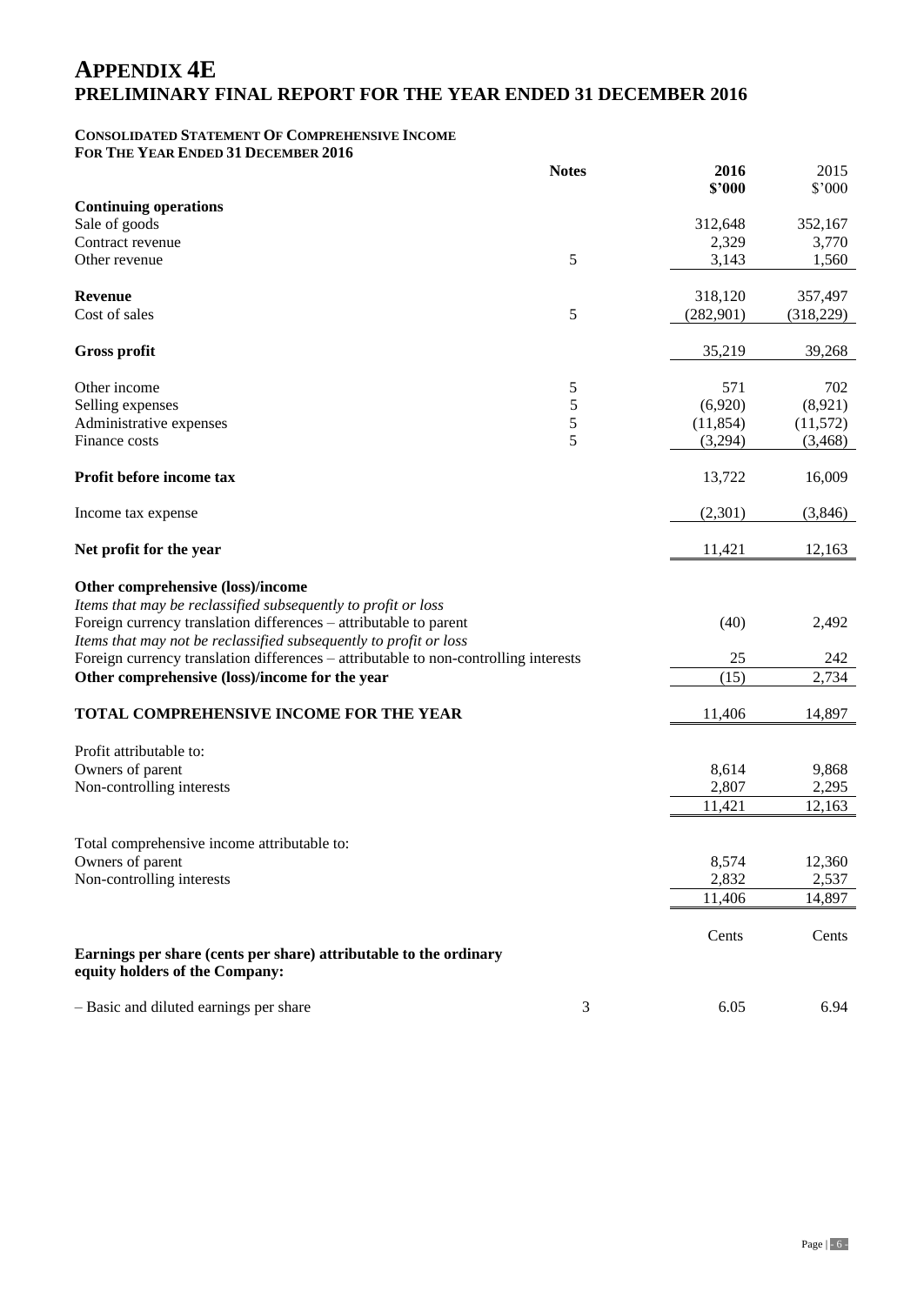#### **CONSOLIDATED STATEMENT OF CHANGES IN EQUITY FOR THE YEAR ENDED 31 DECEMBER 2016**

|                                   | Non-controlling<br>Attributable to equity holders of the parent |                                             |                          |                          |                         |                          | Total equity |
|-----------------------------------|-----------------------------------------------------------------|---------------------------------------------|--------------------------|--------------------------|-------------------------|--------------------------|--------------|
|                                   | Contributed<br>equity                                           | Foreign currency<br>translation<br>reserves | Retained<br>earnings     | Legal<br>reserves        | Owners of<br>the parent |                          |              |
|                                   | \$'000                                                          | \$'000                                      | \$'000                   | \$'000                   | \$'000                  | \$'000                   | \$'000       |
| At 1 January 2016                 | 27,819                                                          | (5,993)                                     | 25,937                   | 1,124                    | 48,887                  | 5,793                    | 54,680       |
| Net profit for the year           | $\sim$                                                          |                                             | 8,614                    | ÷,                       | 8,614                   | 2,807                    | 11,421       |
| Other comprehensive loss          |                                                                 | (40)                                        |                          | ÷                        | (40)                    | 25                       | (15)         |
| <b>Total comprehensive income</b> |                                                                 |                                             |                          |                          |                         |                          |              |
| for the year                      |                                                                 | (40)                                        | 8,614                    | $\overline{\phantom{0}}$ | 8,574                   | 2,832                    | 11,406       |
| <b>Dividends to shareholders</b>  | $\overline{\phantom{a}}$                                        | $\blacksquare$                              | (4,268)                  | $\overline{\phantom{a}}$ | (4,268)                 | $\overline{\phantom{a}}$ | (4,268)      |
| Dividends by subsidiaries         | $\overline{a}$                                                  | $\sim$                                      | $\sim$                   | $\blacksquare$           | $\sim$                  | (2,268)                  | (2,268)      |
| At 31 December 2016               | 27,819                                                          | (6,033)                                     | 30,283                   | 1,124                    | 53,193                  | 6,357                    | 59,550       |
| At 1 January 2015                 | 27,819                                                          | (8, 485)                                    | 16,069                   | 1,124                    | 36,527                  | 3,651                    | 40,178       |
| Net profit for the year           | ÷.                                                              |                                             | 9,868                    | ÷                        | 9,868                   | 2,295                    | 12,163       |
| Other comprehensive income        |                                                                 | 2,492                                       |                          | $\overline{\phantom{a}}$ | 2,492                   | 242                      | 2,734        |
| <b>Total comprehensive income</b> |                                                                 |                                             |                          |                          |                         |                          |              |
| for the year                      |                                                                 | 2,492                                       | 9,868                    | $\overline{\phantom{0}}$ | 12,360                  | 2,537                    | 14,897       |
| Dividends by subsidiaries         | $\overline{\phantom{a}}$                                        | $\overline{\phantom{a}}$                    | $\overline{\phantom{a}}$ | $\overline{\phantom{a}}$ | $\qquad \qquad -$       | (395)                    | (395)        |
| At 31 December 2015               | 27,819                                                          | (5,993)                                     | 25,937                   | 1,124                    | 48,887                  | 5,793                    | 54,680       |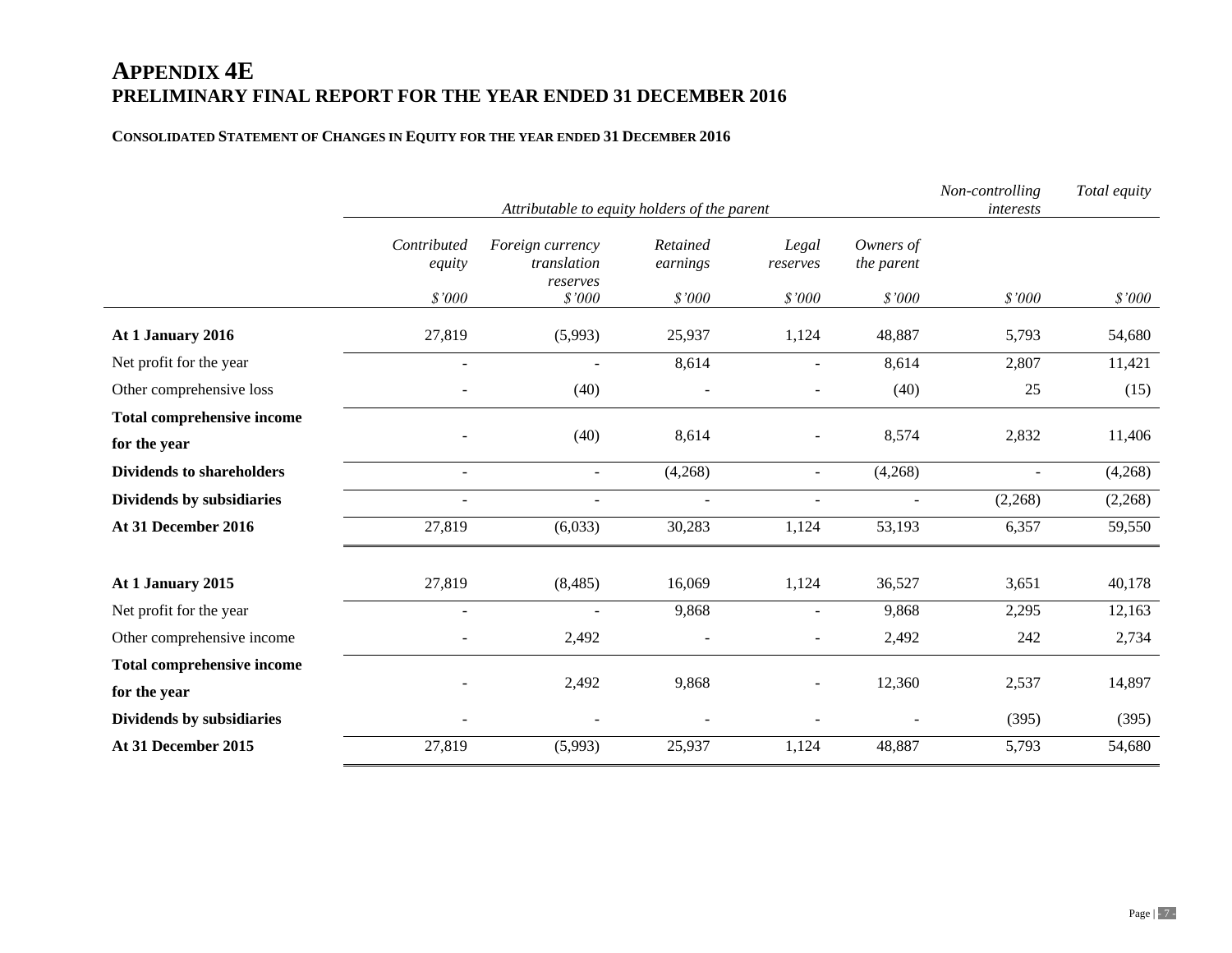### **CONSOLIDATED STATEMENT OF CASH FLOWS**

**FOR THE YEAR ENDED 31 DECEMBER 2016**

|                                                                          | <b>Notes</b> | 2016<br>\$2000 | 2015<br>$$^{\circ}000$ |
|--------------------------------------------------------------------------|--------------|----------------|------------------------|
| <b>Cash flows from operating activities</b>                              |              |                |                        |
| Receipts from customers (inclusive of VAT)                               |              | 347,052        | 396,876                |
| Payments to suppliers and employees (inclusive of VAT)                   |              | (337, 737)     | (362,078)              |
| Interest received                                                        |              | 3,143          | 1,560                  |
| Interest paid                                                            |              | (3,294)        | (3, 468)               |
| Income taxes paid                                                        |              | (3,875)        | (1,783)                |
| Net cash flows provided by operating activities                          |              | 5,289          | 31,107                 |
| <b>Cash flows from investing activities</b>                              |              |                |                        |
| Funding of term deposits                                                 |              | (7,291)        |                        |
| Purchase of property, plant and equipment                                |              | (6,280)        | (1,288)                |
| Purchase of software costs                                               |              |                | (10)                   |
| Proceeds from sale of property, plant and equipment and intangible asset |              | 137            |                        |
| Net cash flows used in investing activities                              |              | (13, 434)      | (1,298)                |
| <b>Cash flows from financing activities</b>                              |              |                |                        |
| Proceeds from bank borrowings                                            |              | 315,648        | 254,198                |
| Repayment of bank borrowings                                             |              | (287, 446)     | (257, 531)             |
| Dividends paid to shareholders                                           |              | (4,164)        |                        |
| Dividends paid to non-controlling interests                              |              | (2,268)        | (395)                  |
| Net cash flows provided by/(used in) financing activities                |              | 21,770         | (3,728)                |
| Net increase in cash and cash equivalents                                |              | 13,625         | 26,081                 |
| Net foreign exchange differences                                         |              | 105            | 2,291                  |
| Cash and cash equivalents at beginning of year                           |              | 63,032         | 34,660                 |
| Cash and cash equivalents at end of year                                 | 4            | 76,762         | 63,032                 |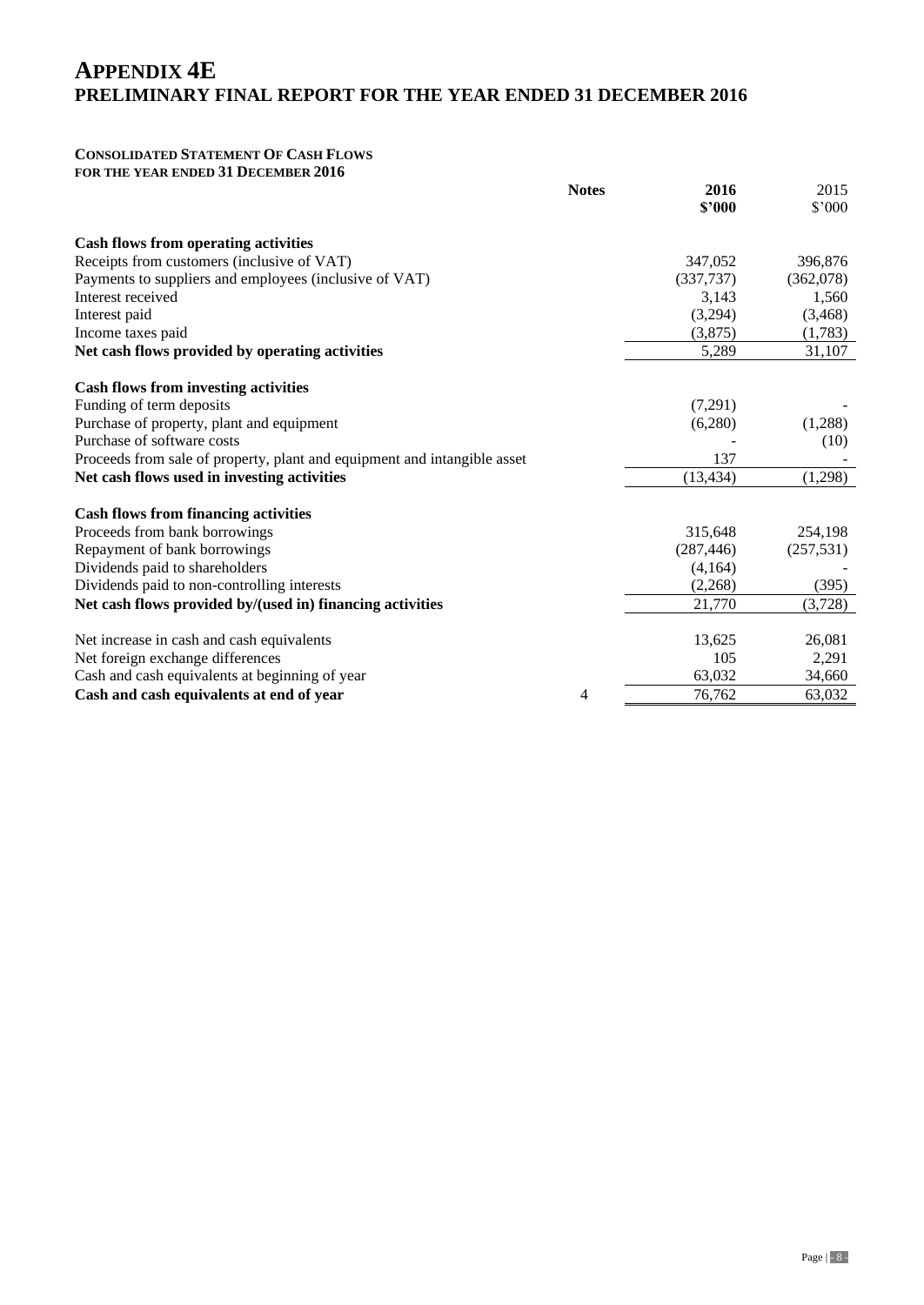#### **1. SEGMENT INFORMATION**

The Group has identified its operating segments based on the internal reports that are reviewed and used by the Board of Directors (the chief operating decision makers) in assessing performance and in determining the allocation of resources.

The operating segments are identified by the Board based on the manner in which the product is sold and the nature of the services provided. Discrete financial information about each of these operating businesses is reported to the Board on a regular basis.

The Group has two main reportable segments: Steel Making and Steel Products, which are the Group's strategic business units. The strategic business units offer different products and services, and are managed separately because they require different technology and marketing strategies. The following summary describes the operations in each Group reportable segment:

Steel Making: includes the manufacturing and selling of wire rod and rebar activities of Vinausteel Limited and SSESTEEL Ltd. These companies are domiciled and main customers in Vietnam.

Steel Products: comprise of Austnam Joint Stock Corporation, Total Building Systems Ltd, and VRC Weldmesh (Vietnam) Limited which are primarily engaged in the manufacturing and trading of steel roofing and steel frames; engineering and project management services; and manufacturing and trading welded wire mesh. These companies are domiciled and main customers in Vietnam.

Unallocated: relates to corporate charges of Parent in Australia, British Virgin Islands and Singapore entities which are separately accounted from the business segments.

| <b>Segment Performance</b>        |                     |                                 |                    |              |                           |                     |
|-----------------------------------|---------------------|---------------------------------|--------------------|--------------|---------------------------|---------------------|
|                                   | <b>Steel Making</b> | <b>Steel</b><br><b>Products</b> | <b>Unallocated</b> | <b>Total</b> | <b>Adjustments</b><br>and | <b>Consolidated</b> |
|                                   | (Vietnam)           | (Vietnam)                       | Note $(i)$         |              | eliminations              |                     |
|                                   | \$2000              | \$2000                          | \$2000             | \$2000       | \$2000                    | \$2000              |
| Year ended 31 December 2016       |                     |                                 |                    |              |                           |                     |
| <b>Revenues</b>                   |                     |                                 |                    |              |                           |                     |
| <b>External revenues</b>          | 307,404             | 7,573                           | -                  | 314,977      |                           | 314,977             |
| Inter-segment revenues            | 13                  | 1,139                           | ۰                  | 1,152        | (1,152)                   |                     |
| Other revenues                    | 3,103               | 40                              |                    | 3,143        |                           | 3,143               |
| Total segment revenues            | 310,520             | 8,752                           |                    | 319,272      | (1,152)                   | 318,120             |
| <b>Results</b>                    |                     |                                 |                    |              |                           |                     |
| Other income                      | 299                 | 212                             | 60                 | 571          |                           | 571                 |
| Finance costs                     | (3,615)             | (22)                            |                    | (3,637)      | 343                       | (3,294)             |
| Segment results before income tax | 14,563              | 505                             |                    | 15,068       |                           | 15,068              |
| Income tax expense                | (2,172)             | (129)                           | ۰                  | (2,301)      |                           | (2,301)             |
| Segment results after tax         | 12,391              | 376                             |                    | 12,757       |                           | 12,757              |
| Corporate charges                 |                     |                                 | (1,346)            | (1,346)      |                           | (1,346)             |
| Net profit/(loss) after tax from  |                     |                                 |                    |              |                           |                     |
| continuing operations             | 12,391              | 376                             | (1,346)            | 11,421       |                           | 11,421              |
|                                   |                     |                                 |                    |              |                           |                     |

Note (i) – Australia, British Virgin Islands and Singapore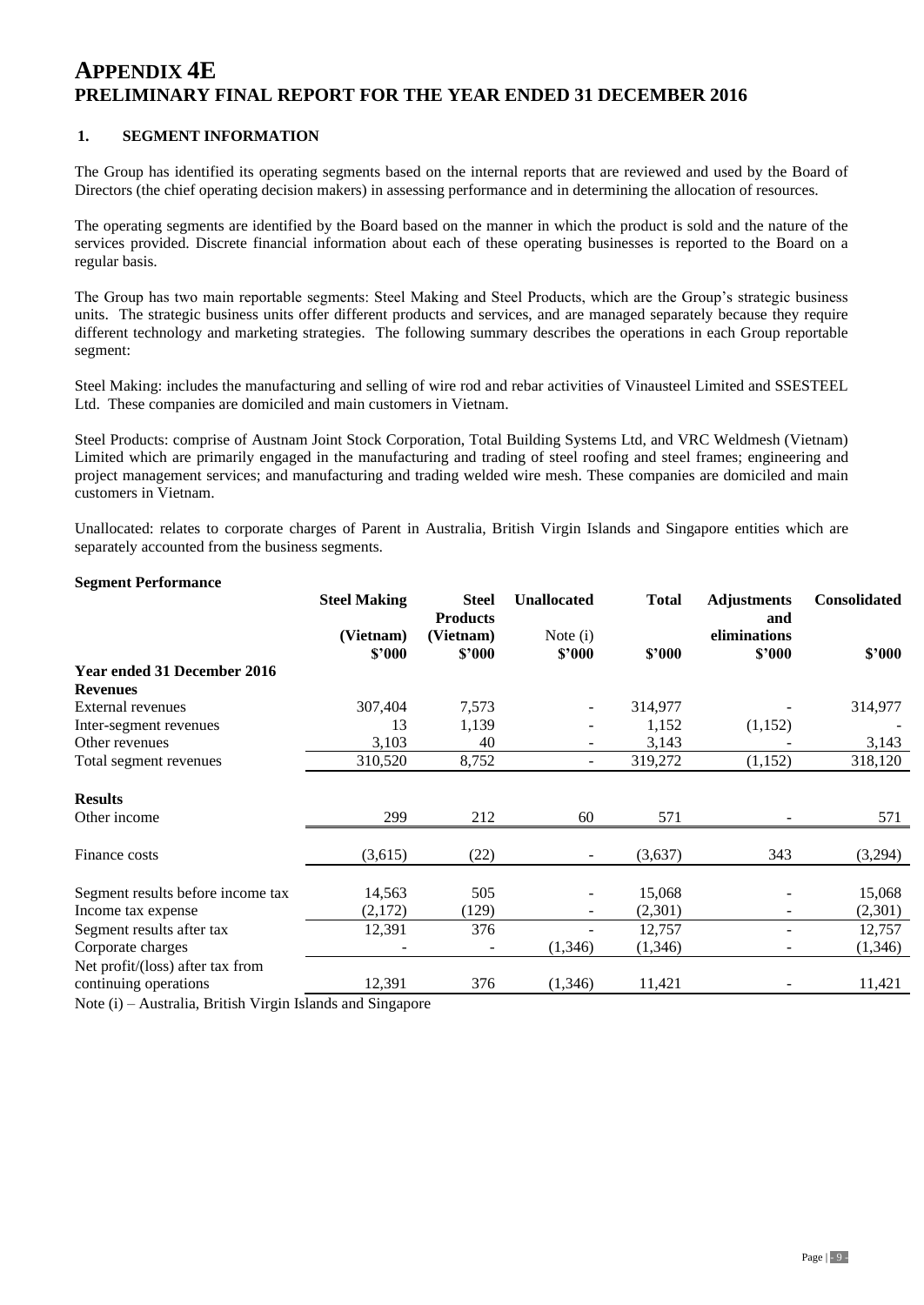### **1. SEGMENT INFORMATION (continued)**

|                                                  | <b>Steel Making</b> | <b>Steel</b><br><b>Products</b> | <b>Unallocated</b>              | <b>Total</b>       | <b>Adjustments</b><br>and | Consolidated |
|--------------------------------------------------|---------------------|---------------------------------|---------------------------------|--------------------|---------------------------|--------------|
|                                                  | (Vietnam)<br>\$2000 | (Vietnam)<br>\$2000             | Note $(i)$<br>\$2000            | \$2000             | eliminations<br>\$2000    | \$2000       |
| Year ended 31 December 2015<br><b>Revenues</b>   |                     |                                 |                                 |                    |                           |              |
| <b>External revenues</b>                         | 347,662             | 8,275                           |                                 | 355,937            |                           | 355,937      |
| Inter-segment revenues                           | 13                  | 553                             |                                 | 566                | (566)                     |              |
| Other revenues                                   | 1,475               | 85                              | $\blacksquare$                  | 1,560              |                           | 1,560        |
| Total segment revenues                           | 349,150             | 8,913                           | $\equiv$                        | 358,063            | (566)                     | 357,497      |
| <b>Results</b>                                   |                     |                                 |                                 |                    |                           |              |
| Other income                                     | 293                 | 349                             | 60                              | 702                |                           | 702          |
| Finance costs                                    | (3,812)             | (3)                             | $\overline{\phantom{a}}$        | (3,815)            | 347                       | (3,468)      |
| Segment results before income tax                | 16,297              | 414                             |                                 | 16,711             |                           | 16,711       |
| Income tax expense                               | (3,761)             | (85)                            |                                 | (3,846)            |                           | (3,846)      |
| Segment results after tax                        | 12,536              | 329                             |                                 | 12,865             |                           | 12,865       |
| Corporate charges                                |                     |                                 | (702)                           | (702)              | $\overline{\phantom{a}}$  | (702)        |
| Net profit/(loss) after tax from                 |                     |                                 |                                 |                    |                           |              |
| continuing operations                            | 12,536              | 329                             | (702)                           | 12,163             |                           | 12,163       |
|                                                  |                     | <b>Steel</b><br><b>Making</b>   | <b>Steel</b><br><b>Products</b> | <b>Unallocated</b> |                           | <b>Total</b> |
|                                                  |                     | (Vietnam)                       | (Vietnam)                       |                    | Note $(i)$<br>\$2000      |              |
| <b>Segment assets</b>                            |                     | \$'000                          | \$'000                          |                    |                           | \$2000       |
| At 31 December 2016                              |                     |                                 |                                 |                    |                           |              |
| Segment operating assets                         |                     | 173,573                         | 5,476                           |                    | 907                       | 179,956      |
| Inter-segment eliminations                       |                     |                                 |                                 |                    |                           | (1,588)      |
| Total assets per statement of financial position |                     |                                 |                                 |                    |                           | 178,368      |
| At 31 December 2015                              |                     |                                 |                                 |                    |                           |              |
| Segment operating assets                         |                     | 132,526                         | 6,936                           |                    | 1,031                     | 140,493      |
| Inter-segment eliminations                       |                     |                                 |                                 |                    |                           | (1, 477)     |
| Total assets per statement of financial position |                     |                                 |                                 |                    |                           | 139,016      |

| <b>Segment liabilities</b> |  |
|----------------------------|--|
|                            |  |

Total assets per statement of financial position

| 116,095 | 3,369 | 942 | 120,406  |
|---------|-------|-----|----------|
|         |       |     | (1,588)  |
|         |       |     | 118,818  |
|         |       |     |          |
|         |       |     |          |
| 80,066  | 5.020 | 725 | 85,811   |
|         |       |     | (1, 475) |
|         |       |     | 84,336   |
|         |       |     |          |

Note (i) – Australia, British Virgin Islands and Singapore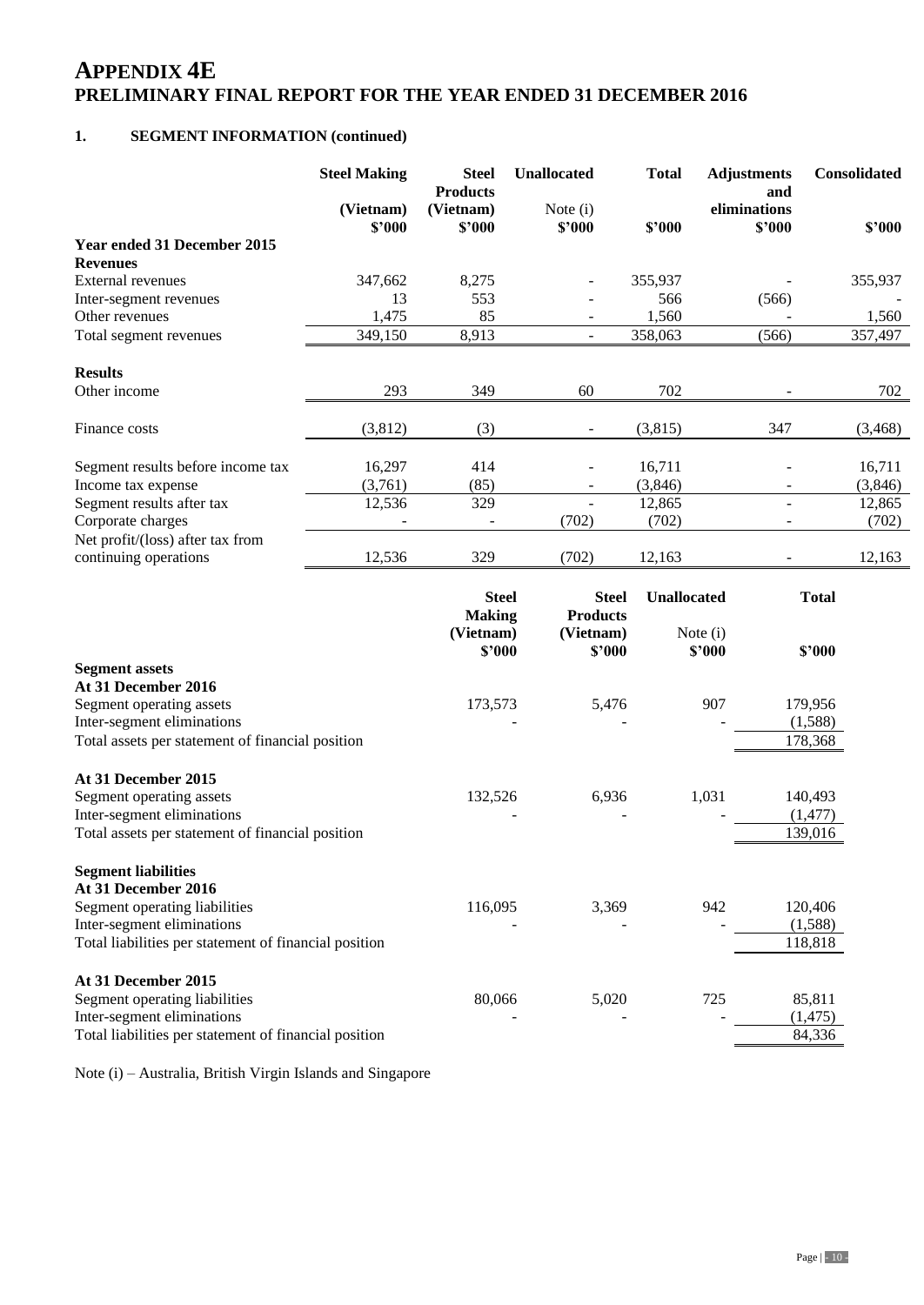#### **2. RETAINED EARNINGS**

|                                                                                | 2016                         | 2015          |
|--------------------------------------------------------------------------------|------------------------------|---------------|
|                                                                                | \$2000                       | \$'000        |
| Retained earnings                                                              | 30,283                       | 25,937        |
| Movement in retained earnings                                                  |                              |               |
| Opening balance                                                                | 25,937                       | 16,069        |
| Net profit for the year                                                        | 8,614                        | 9,868         |
| Dividends to shareholders                                                      | (4,268)                      |               |
| Closing balance                                                                | 30,283                       | 25,937        |
|                                                                                |                              |               |
| <b>EARNINGS PER SHARE</b><br>3.                                                |                              |               |
|                                                                                | 2016                         | 2015          |
|                                                                                | \$'000                       | \$'000        |
| Net profit attributable to ordinary equity holders of the Parent for basic and |                              |               |
| diluted loss                                                                   | 8,614                        | 9,868         |
|                                                                                |                              |               |
|                                                                                | 2016<br><b>No. of Shares</b> | 2015          |
|                                                                                |                              | No. of Shares |
| Weighted average number of ordinary shares for basic and diluted               |                              |               |
| earnings per share                                                             | 142,277,423                  | 142,277,423   |
|                                                                                |                              |               |
|                                                                                |                              |               |
| Earnings per share (cents per share) for profit attributable to the ordinary   | <b>Cents</b>                 | Cents         |
| equity holders of the Company:                                                 |                              |               |
| - Basic and diluted earnings per share                                         | 6.05                         | 6.94          |
|                                                                                |                              |               |

There have been no other transactions involving ordinary shares or potential ordinary shares that would significantly change the number of ordinary shares or potential ordinary shares outstanding between the reporting date and the date of this Appendix 4E.

|                                                                               | 2016   | 2015           |
|-------------------------------------------------------------------------------|--------|----------------|
|                                                                               | \$2000 | $$^{\circ}000$ |
| <b>CASH AND CASH EQUIVALENTS</b><br>4.                                        |        |                |
| For the purpose of the statement of cash flows, cash and cash equivalents are |        |                |
| comprised of the following:                                                   |        |                |
| Cash at bank and in hand                                                      | 3.159  | 10.405         |
| Short-term deposits                                                           | 73.603 | 52,627         |
|                                                                               | 76.762 | 63,032         |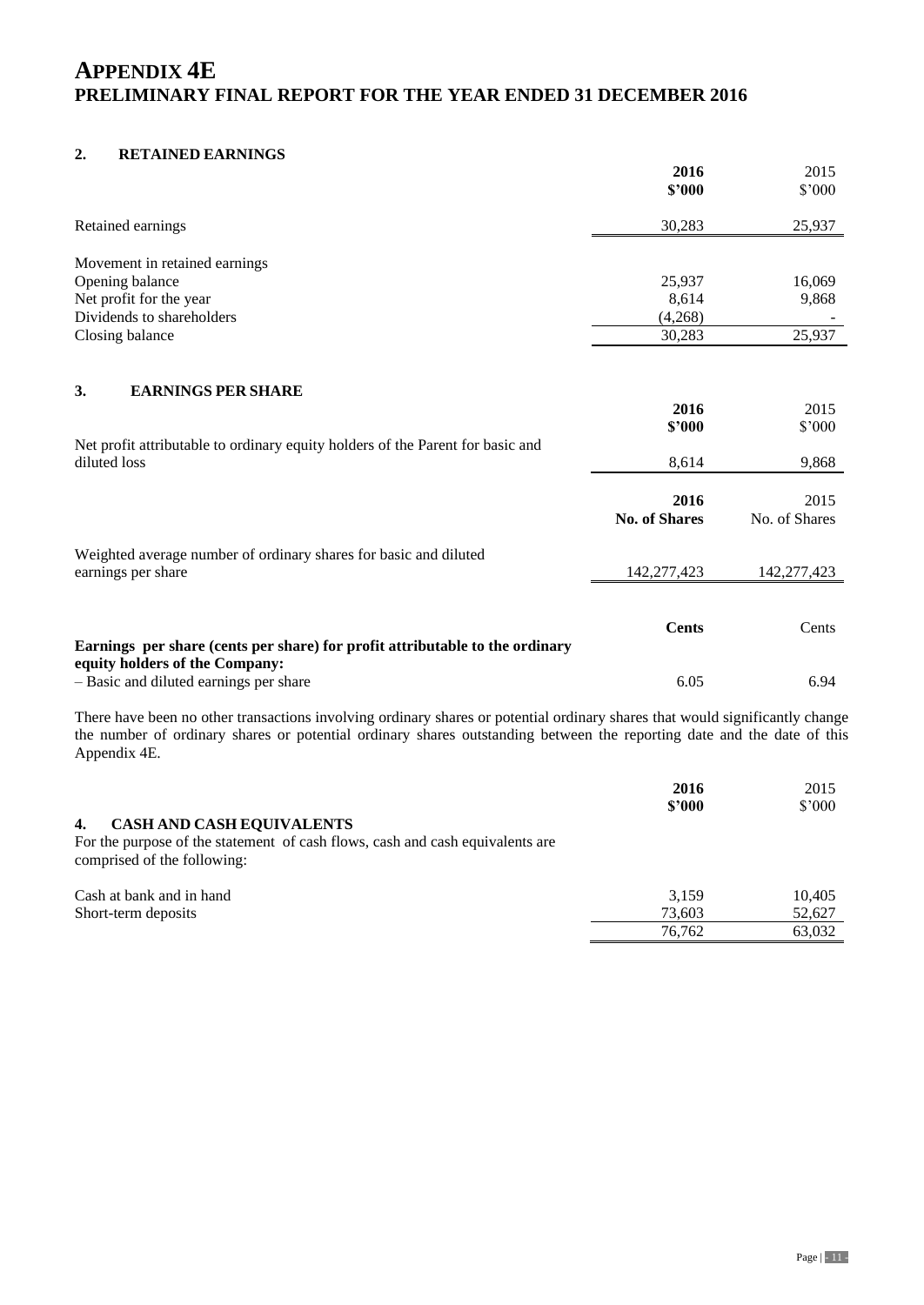### **5. REVENUES AND EXPENSES**

# **Revenues and expenses from continuing operations**

|                                                                                  | 2016<br>\$'000 | 2015<br>$$^{\circ}000$ |
|----------------------------------------------------------------------------------|----------------|------------------------|
| (a) Other revenue                                                                |                |                        |
| Interest income-banks                                                            | 2,261          | 1,560                  |
| Interest income-other                                                            | 882            |                        |
|                                                                                  | 3,143          | 1,560                  |
|                                                                                  |                |                        |
| (b) Other income                                                                 |                |                        |
| Rent income                                                                      | 100            | 165                    |
| Financial and executive services income                                          | 60             | 60                     |
| Other                                                                            | 411            | 477                    |
|                                                                                  | 571            | 702                    |
| (c) Cost of sales                                                                |                |                        |
| Cost of goods sold                                                               | (281, 123)     | (315,005)              |
| Construction costs                                                               | (1,778)        | (3,224)                |
|                                                                                  | (282, 901)     | (318, 229)             |
| (d) Finance costs                                                                |                |                        |
| Bank loans and other borrowings                                                  | (3,294)        | (3,468)                |
| (e) Selling expenses                                                             |                |                        |
| Promotional expenses                                                             | (2,623)        | (3,907)                |
| Salaries and wages                                                               | (1, 139)       | (1, 354)               |
| Consultancy sales expenses                                                       | (86)           | (1, 116)               |
| Advertising expenses                                                             | (899)          | (937)                  |
| Delivery expenses                                                                | (131)          | (456)                  |
| Other                                                                            | (2,042)        | (1, 151)               |
|                                                                                  | (6,920)        | (8,921)                |
|                                                                                  |                |                        |
| <b>Administrative expenses</b><br>(f)<br>Salaries and employee benefits expenses | (5,709)        | (5,192)                |
| Impairment of receivables                                                        | (266)          | (907)                  |
| Travel expense                                                                   | (517)          | (614)                  |
| Professional fees                                                                | (332)          | (231)                  |
| Rent expense                                                                     | (575)          | (472)                  |
| Other                                                                            | (4, 455)       | (4,156)                |
|                                                                                  | (11, 854)      | (11, 572)              |
|                                                                                  |                |                        |
| (g) Depreciation and amortisation                                                |                | (1,590)                |
| Depreciation expense<br>Amortisation of intangible assets                        | (1,625)<br>(3) |                        |
|                                                                                  | (1,628)        | (3)<br>(1, 593)        |
|                                                                                  |                |                        |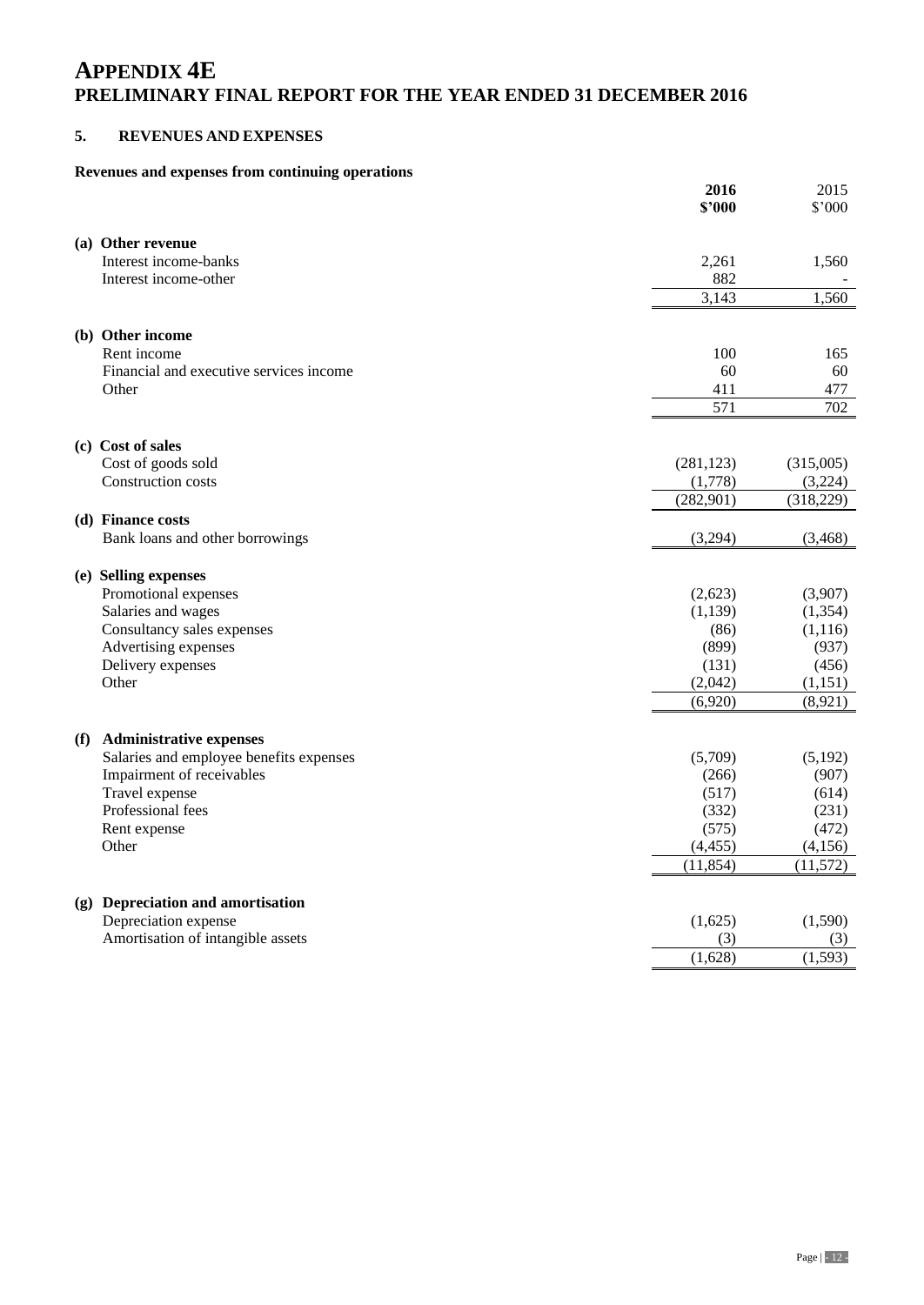### **6. TRADE AND OTHER RECEIVABLES**

|                                                             | 2016<br>\$2000 | 2015<br>\$'000 |
|-------------------------------------------------------------|----------------|----------------|
| Trade receivables                                           | 8,414          | 8,739          |
| Allowance for impairment loss                               | (3,195)        | (2,938)        |
|                                                             | 5,219          | 5,801          |
| Construction contract receivables                           | 1,104          | 2,548          |
| Allowance for impairment loss                               | (47)           | (47)           |
|                                                             | 1,057          | 2,501          |
| Other receivables                                           | 3,294          | 2,666          |
| Allowance for impairment loss                               | (171)          | (171)          |
|                                                             | 3,123          | 2,495          |
| Carrying amount of trade and other receivables              | 9,399          | 10,797         |
| 7.<br><b>ADVANCES TO SUPPLIERS</b>                          |                |                |
|                                                             | 2016           | 2015           |
|                                                             | \$2000         | \$'000         |
| Other suppliers                                             | 12,230         | 2,669          |
|                                                             | 12,230         | 2,669          |
| 8.<br><b>INVENTORIES</b>                                    |                |                |
|                                                             | 2016           | 2015           |
|                                                             | \$2000         | \$'000         |
| Raw materials – at lower of cost and net realisable value   | 25,890         | 26,916         |
| Construction in progress – at cost                          |                | 262            |
| Finished goods - at lower of cost and net realisable value  | 20,887         | 15,202         |
| Total inventories at lower of cost and net realisable value | 46,777         | 42,380         |
|                                                             | 2016           | 2015           |
|                                                             | \$2000         | \$'000         |
| 9.<br><b>OTHER CURRENT ASSETS</b>                           |                |                |
| Term deposits                                               | 7,291          |                |
| Prepayments                                                 | 442            | 185            |
| Other deposits                                              | 17             |                |
|                                                             | 7,750          | 185            |

Term deposits mature in six (6) to nine (9) months and bear interest rates ranging from 5.5% to 6.7% (2015: Nil).

### **10. OTHER RECEIVABLE**

|                  | 2016<br>\$2000   | 2015<br>$$^{\circ}000$ |
|------------------|------------------|------------------------|
| Other receivable | 10,935<br>10,935 | 10,977<br>10,977       |

Other receivable relates to an advance to a supplier and is secured by a second charge over the counterparty's assets.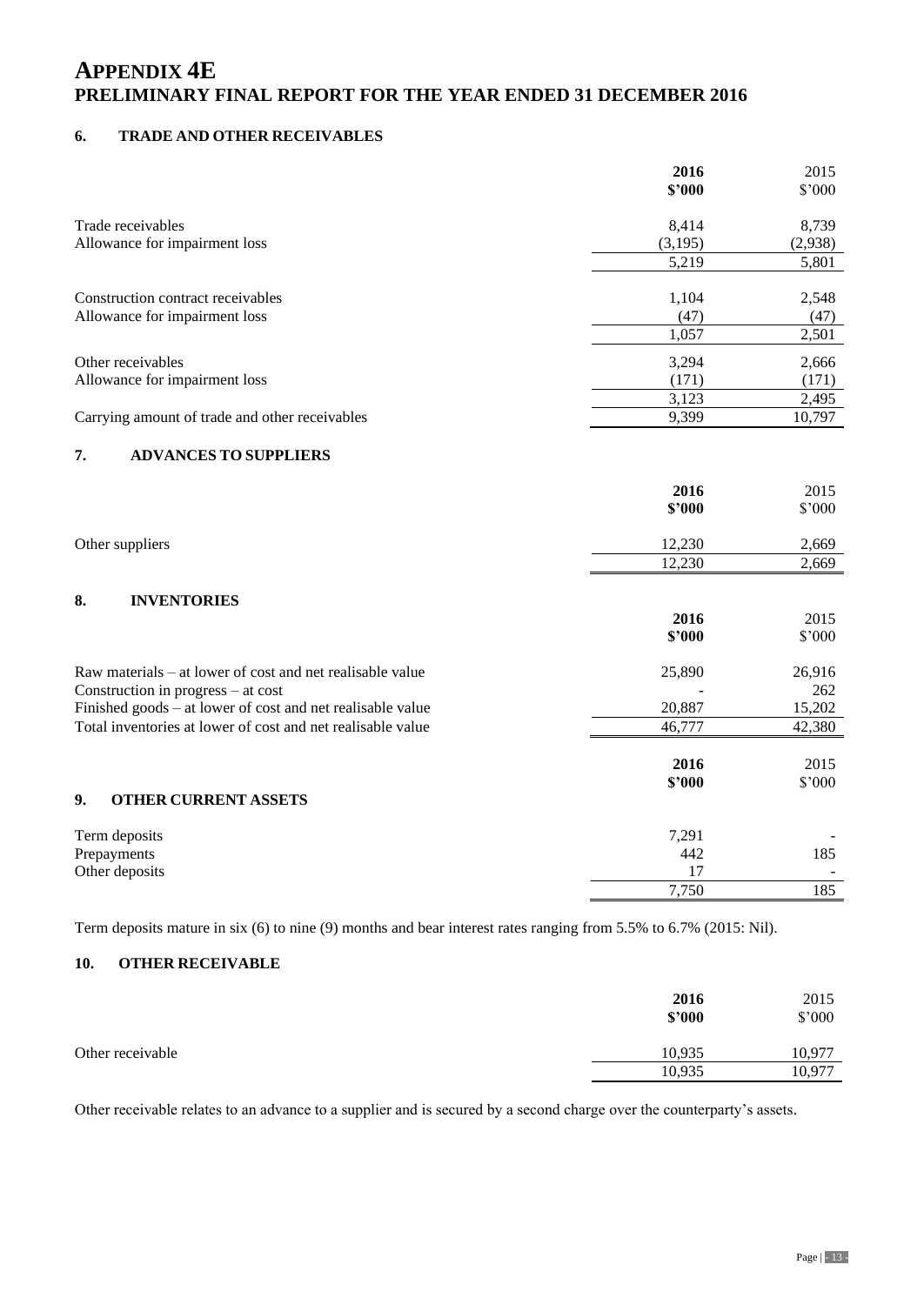### **11. PROPERTY, PLANT AND EQUIPMENT**

|                                                     | 2016             | 2015           |
|-----------------------------------------------------|------------------|----------------|
|                                                     | \$2000           | \$'000         |
| Building on leasehold land                          |                  |                |
| - Cost                                              | 9,283<br>(5,754) | 8,423          |
| - Accumulated depreciation                          |                  | (5,918)        |
| Net carrying amount                                 | 3,529            | 2,505          |
| Plant and equipment                                 |                  |                |
| - Cost                                              | 31,201           | 27,603         |
| - Accumulated depreciation and impairment           | (24, 452)        | (24, 316)      |
| Net carrying amount                                 | 6,749            | 3,287          |
| Motor vehicles                                      |                  |                |
| - Cost                                              | 3,074            | 2,464          |
| - Accumulated depreciation                          | (2,107)          | (1,844)        |
| Net carrying amount                                 | 967              | 620            |
|                                                     |                  |                |
| Construction in progress – cost                     | 1,601            | 1,978          |
| Net carrying amount                                 | 12,846           | 8,390          |
| 12.<br><b>TRADE AND OTHER PAYABLES</b>              |                  |                |
|                                                     | 2016             | 2015           |
|                                                     | \$2000           | \$'000         |
| Trade payables                                      | 10,780           | 4,006          |
| Other payables                                      | 14,192           | 13,062         |
| Related party payables                              |                  |                |
| - key management personnel                          | 720              | 594            |
|                                                     | 25,692           | 17,662         |
| <b>INTEREST-BEARING LOANS AND BORROWINGS</b><br>13. |                  |                |
|                                                     |                  |                |
|                                                     | 2016<br>\$2000   | 2015<br>\$'000 |
| Current                                             |                  |                |
| Bank loans – secured                                | 86,868           | 58,614         |

#### **Terms and conditions of Interest bearing loans and borrowings**

Outstanding bank loans of \$86.868 million (2015: \$58.614 million) relate to loans from various banks in Vietnam which are valued in Vietnamese Dong and US Dollar. These interest bearing liabilities of the Group's operating subsidiaries have various repayment terms. The Group's operating subsidiaries in Vietnam have banking facilities with various banks in Vietnam for working capital and project finance purposes. These facilities are secured by a chattel pledge over machinery, equipment, receivables and inventories of the subsidiaries and in certain instances, by the guarantee of Vietnam Industrial Investments Limited ("Parent"). The Parent has provided security to various banks for banking facilities provided to Vietnam subsidiaries in the form of letters of guarantee totalling US\$16.162 million (\$22.336 million) (2015: US\$16.294 million (\$22.302 million)). At 31 December 2016 the total interest bearing liabilities drawndown to which these corporate guarantees relate to were US\$10.581 million (\$14.623 million) (2015: US\$9.180 million (\$12.565 million)).

86,868 58,614